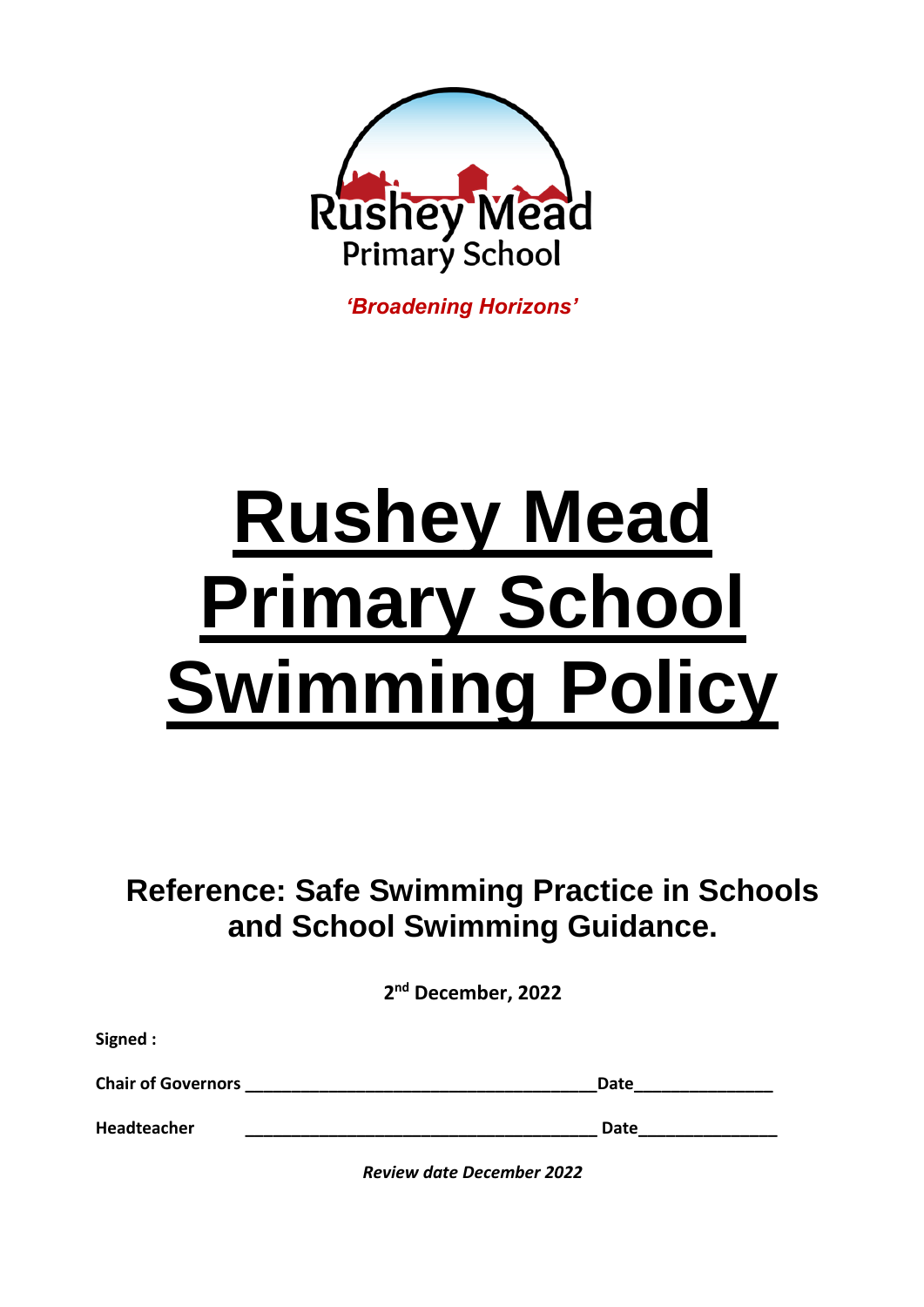# **Hiring the pool**

The leisure centre will provide the following:

- Welcome letter containing prices
- Arrangements for Hire form
- School Swimming Guidance document
	- (Copies of the Normal Operating Procedures (NOP) & Emergency Action Plans (EAP)
- A generic schools swimming risk assessment which will assist all schools in formulating their own specific risk assessments for school swimming
- Reassurance that all lifeguards in the centres are fully qualified to NPLQ Level 2 standard and maintain regular CPD. The leisure centre will hold all copies of certificates and training records for lifeguards and will produce them if ever the need should arise

The school's swimming coordinator will need to complete and return the following:

- Arrangements for Hire form
- Swimming Induction and Swim Booking Sheet.

Only on satisfactory receipt of the above will the School Swimming Co-ordinator from the leisure centre be able to email confirmation of the booking.

The agreement to hire should be reviewed at regular intervals – whenever dates and times are confirmed these should be recorded in a signed agreement between the two parties – a simple form, but the hirers should also be given an up to date copy of the relevant NOP and EAP for the facility and any special conditions of hire which might apply to their session.

Letters should be sent home to parents and giving them 6 weeks' notice to pay any fees. Consent forms must be received before the children can go swimming.

## **Inductions and Swim Test**

All members of staff involved with swimming must have had a pool induction and a swim test, preferably a wet and dry test. No one can be forced to undertake the 'wet' element of the Swim Test, particularly if they refuse on cultural or medical grounds, or for other significant reasons. The Swim Test is to provide assurance that all staff working poolside have a basic level of swimming ability and are capable of taking care of themselves, should they fall or be deployed into the pool.

The Swim Test must be refreshed annually at Cossington Sports Centre and should be in two parts: a) refresher on the schools NOP and EAP which must be tested;

b) the recognised 'wet' test undertaken in the pool and poolside. A current record of training issued by the pool must be maintained by the school's Swimming Coordinator.

All candidates will be given a tour of the facility to include:

- Reception areas and where to sign in and out of the building.
- Changing rooms and arrangements for their pupils including advice on the storage of pupil belongings once changed for swimming.
- Fire exits and assembly points outdoors.
- Location of first aid room and informed who the Centre's designated first aiders are.

Once changed and on poolside, candidates will be shown:

- The location of the poolside alarms and rescue equipment.
- Where the swimming aids are kept and the type of swimming equipment that is available.
- How the pool will be set out when they bring their pupils swimming.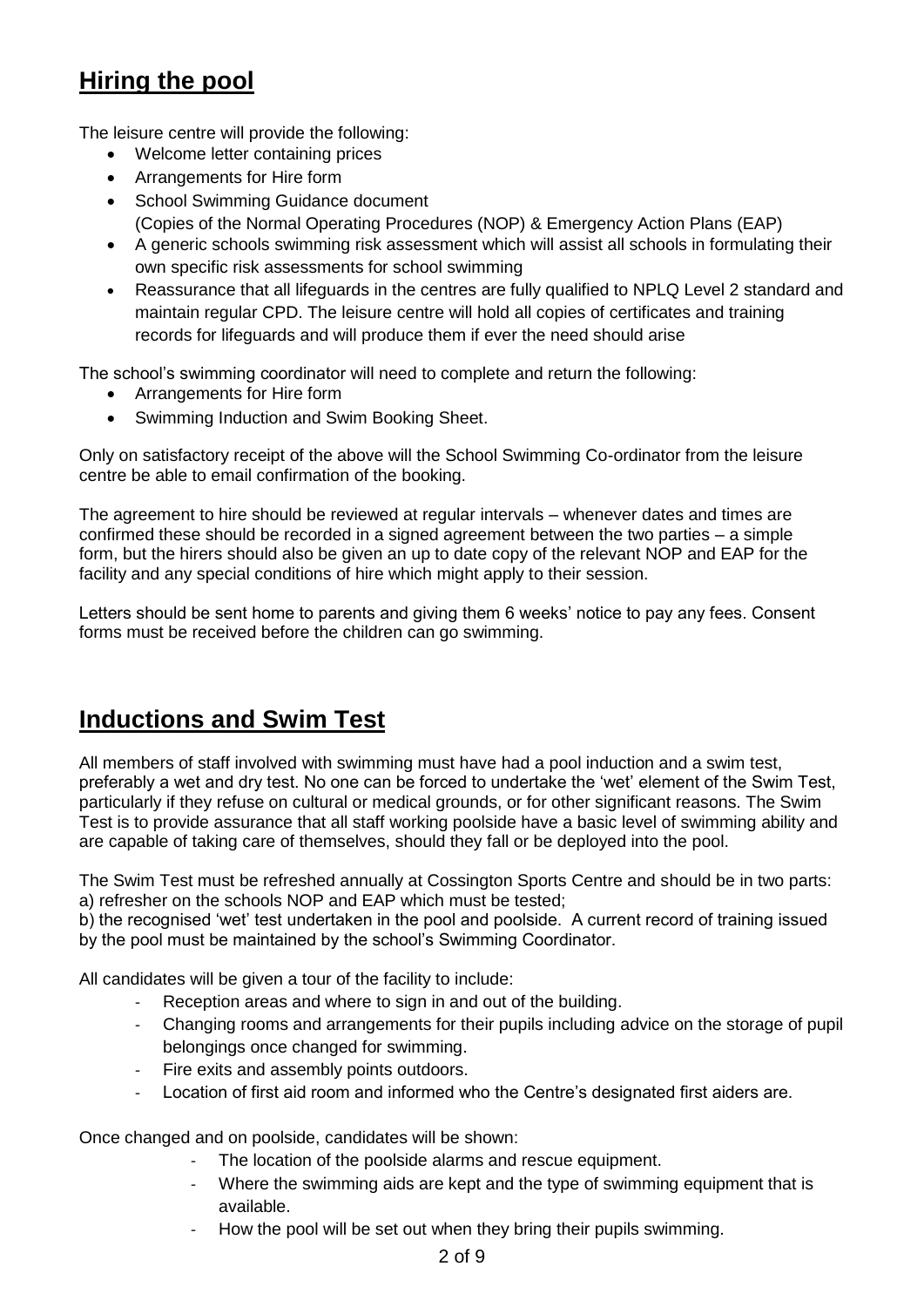Where pupils who are not swimming are required to wait for their turn. (School Teachers need to supervise these pupils.)

Candidates must show competency in:

Carrying out a non- contact rescue and a contact rescue.

Normal operating procedure (NOP) and Emergency action plan (EAP):

The staff will be trained on the EOP and NOP when they have their induction every academic year. The school's Swimming Coordinator should also have copies of this and the pool's risk assessment.

## **Risk Assessments**

There must be written risk assessments for each class, as the pupils and the staff participating will all have unique features that make particular demands upon safety, e.g. challenging behaviour, medical needs, SEN, nervous swimmer, etc.

There must be a suitable and sufficient written risk assessment for the swim session (each group) clearly indicating significant hazards, risks and control measures in place. This document should consider and include:

- The journey arrangements
- The changing facilities and arrangements
- The pool, the lesson activities, pool toys / float aids used
- Staffing roles and responsibilities, qualifications, Swim Test
- First Aid provision
- Swimming ratios
- Clothing
- For each swim session, identify pupils and staff participating with specific needs or support requirements
- Outline of facility and the dual arrangements the school has with the facility / pool operator, the provision of safety equipment

# **Class Packs**

Once this has been approved on Evolve, the EVC will give a member of staff a class pack containing the risk assessments, itinerary, medical and contact lists and sessional register.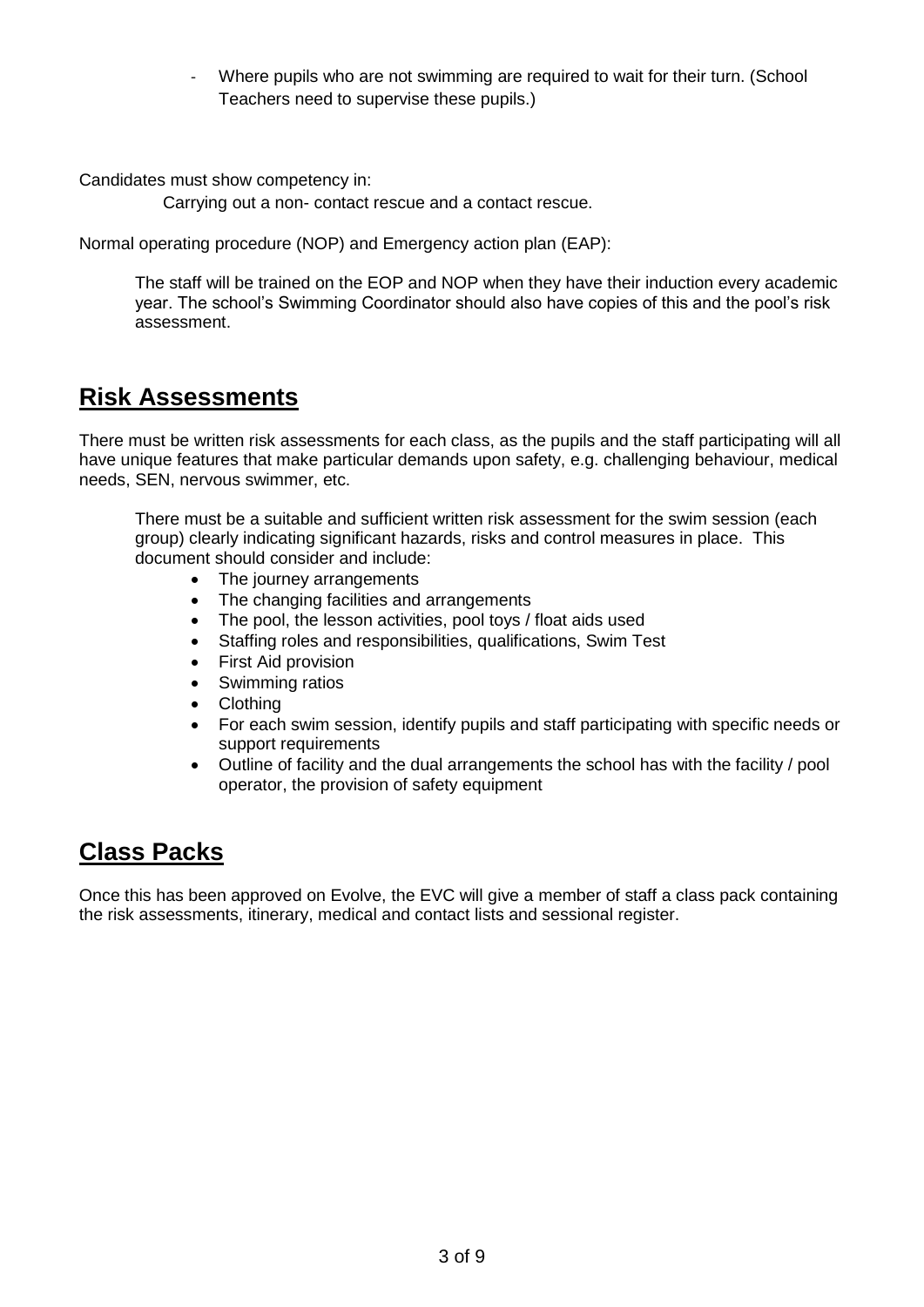# **School roles & responsibilities for swimming pool and activities**

| <b>School Name &amp; Address</b> | <b>Rushey Mead Primary School</b><br>Gipsy Lane, Leicester, LE4 6RB |
|----------------------------------|---------------------------------------------------------------------|
| <b>School Swimming Manager</b>   | <b>Louise Flint</b>                                                 |
| Lifeguard                        | Provided by LCC                                                     |
| <b>First Aiders</b>              | Ashie Karia - TA<br>Kim Chauhan-TA                                  |
| Swimming Instructors             | John Southall and Hayley Walden                                     |
| Pool and Activities Monitoring   | Nitash Odedra - Deputy Head<br>Louise Flint - Swimming Co-ordinator |

#### Overall City Council Responsibility

Leicester City Council has responsibility for ensuring safety in swimming in schools and other facilities where it is the employer. As part of this responsibility, the City Council provides the safety policy, guidance and procedures for swimming and ensures that its employees receive any necessary training to carry out their dedicated tasks.

#### School Responsibilities and Roles

The governing body must ensure that this LCC publication "Safe Swimming Practice in Schools and Other Settings" is complied with. This should be done by ensuring a nominated member of staff is delegated the responsibility of School Swimming Manager / Coordinator and applies the swimming safety policy and procedures in the school.

#### Schools Swimming Manager/Coordinator

The school undertakes swimming as an activity and therefore needs to be a designated member of staff to oversee the activity. This role must have an understanding of the following:

- The legal responsibility, development, implementation and review of the risk assessment.
- The legal responsibility, development, implementation and review of staff induction and initial and ongoing training.
- The legal responsibility, development, implementation and review of Serious Incident Management systems.
- An understanding of and the implementation of the Health and Safety at Work etc. Act 1974, the Management of Health and Safety at Work Regulations 1999, the Provision of Use of Work Equipment Regulations 1998, the Control of Substances Hazardous to Health Regulations 2002 (schools with their own pools), the Manual Handling Operation Regulations 1992.
- Persons designated with responsibility for the management of the operation of the pool should be qualified to manage staff involved in operating the pool and should be authorised to control the use of the pool.
- This role also covers the allocation of key roles for each swim session

#### Lifeguard

We hire a Lifeguard from Leicester City Council, who is qualified with the National Pool Lifeguard Qualification (NPLQ) Level 2. Standards are set by the by the Institute of Qualified Lifeguards (IQL) which requires on-going training and a renewal exam to prove competency every two years. We do not need a copy of this, it is sufficient to have in the written Hire Agreement that all lifeguards provided are qualified to NPLQ Level 2 and maintain their CPD in line with the qualification requirement.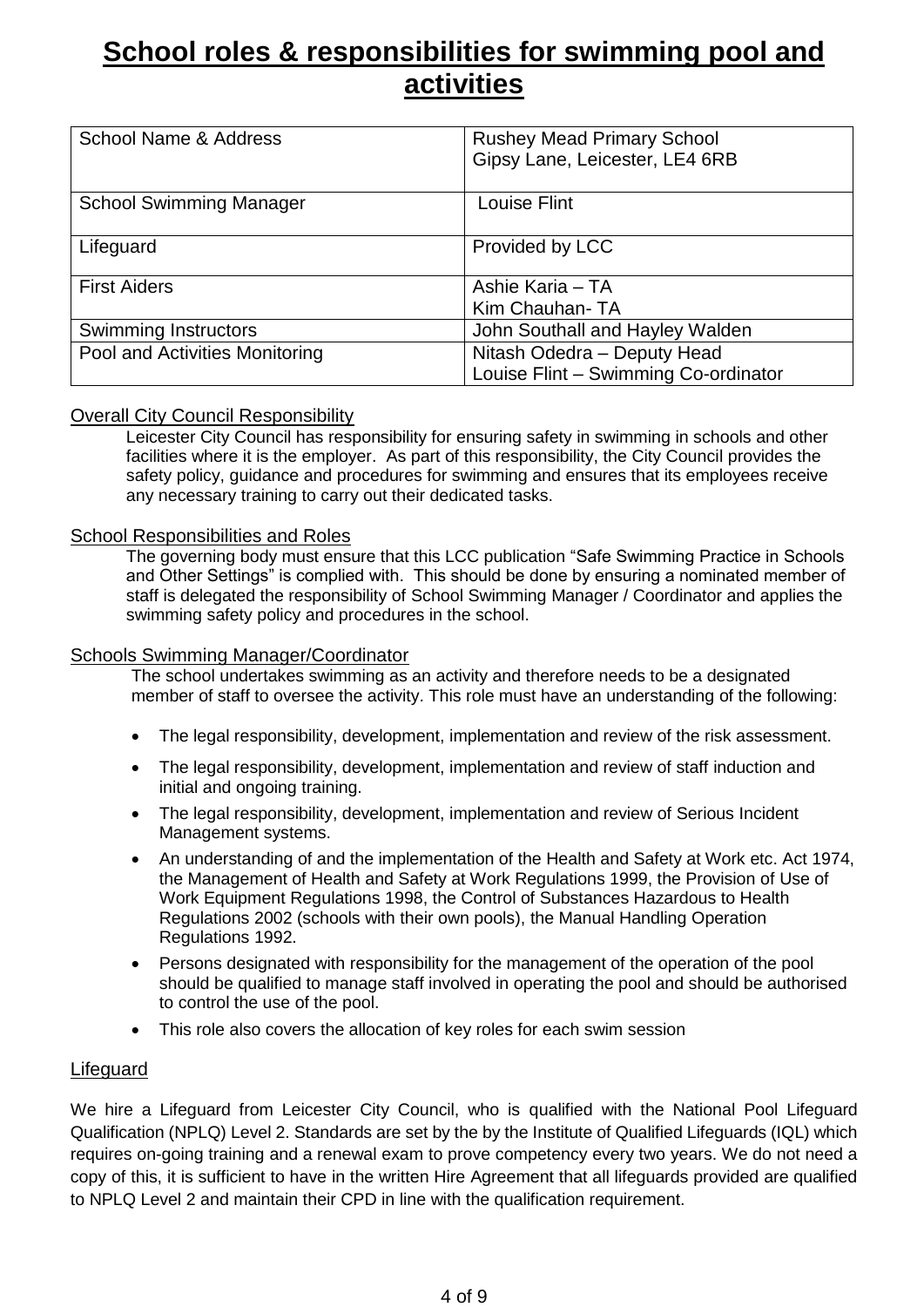The lifeguard is in control of the pool whilst it is in use and, therefore, is the lead at all times in terms of responding to an incident or emergency. However, in the event of the lifeguard not being able to respond immediately in a potentially life threatening situation, the schools staff **AFTER RAISING THE ALARM** - can be expected to respond to assist a pool user in difficulty until the lifeguard is in a position to assist.

#### **Swimming Instructors**

Two staff members have undergone their ASA level 2 swimming teacher qualification and will be responsible for teaching school swimming. They have been allocated PPA time to ensure lessons can be fully planned and resourced. The class will be split into two groups based on their swimming ability. The group not swimming will be sat with the class teacher watching the lesson and completing worksheets. The instructors will be qualified to the standards set by the ASA, governing body for swimming. 1 swim teacher may teach from in the pool whilst the other one is poolside. If the member of staff is absent a replacement will be arranged with the pool.

#### First Aider

A first aider must be present on pool side. A first aid kit, blankets/space/thermo blankets and a defibrillator must be available. These arrangements must be regularly checked, monitored and recorded.

Schools are responsible for ensuring that the school staff accompanying the swimming session are aware of any specific medical needs for those pupils attending and any medication on pool side.

In the event of an accident occurring which requires first aid, this must be recorded on the accident form of the pool being used and reported using Leicester City Council's online incident reporting system, the school should request a copy for their own records.

Accidents and dangerous occurrences must be reported to the Health and Safety Executive under the Reporting of Injuries, Diseases and Dangerous Occurrences Regulations 1995 (RIDDOR) and to the Local Authority in the first instance using Leicester City Council's online incident reporting system.

Schools should report all accidents, incidents or near misses to their Governing body.

#### Supervision of changing rooms

There will be a designated changing room supervisor making sure children are getting changed quickly, quietly and sensibility. These will be recorded on the sessional register.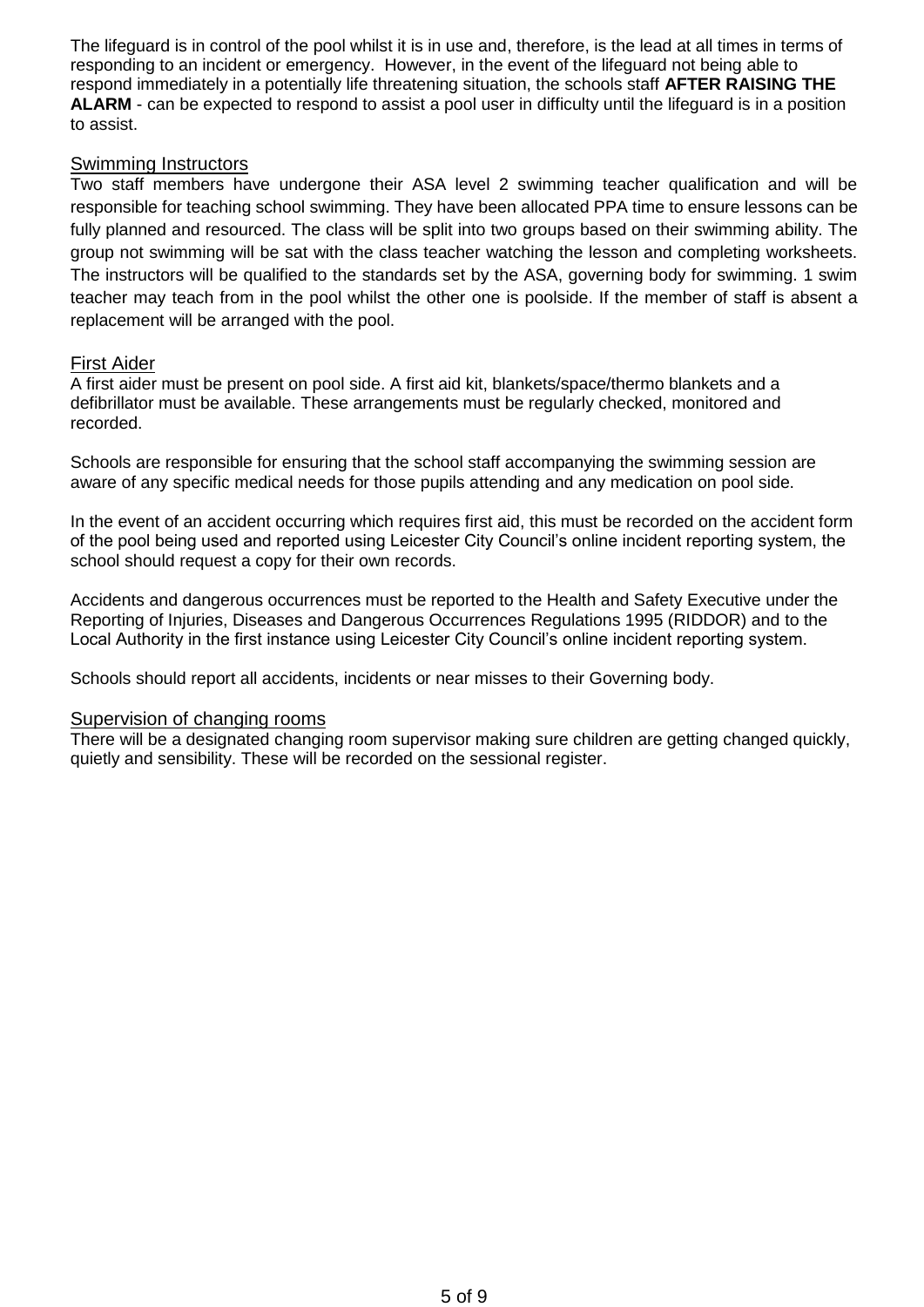# **Pool Plant, Pool water & pool facility operation and management.**

Schools are not required to satisfy themselves as to the qualifications of those managing public swimming pools in the United Kingdom where they swim but if there is any concern with regard to safety (including the clarity and quality of the pool water) this should be reported to the Duty Manager at the pool immediately.

If there is regular glare on the pool surface and the bottom of the pool cannot be clearly seen it is unsafe to continue swimming.

#### Lighting failure

- The action taken will depend largely on the extent of natural light levels at the time.
- If the lighting level is deemed to be inadequate arrangements will be made to evacuate the pool. Whether this is permanent or not depends on the nature of the lighting failure and whether it is a short or long term problem.
- Should evacuation of the pool be required, pupils should be asked to wait on the poolside away from the pool edges until centre staff can give further information concerning the situation.
- Hand torches will be made available and a controlled method of changing established where lighting levels in the changing area could be particularly low.

#### **Drills**

An emergency scenario/pool evacuation drill must be carried out every year with the outcomes recorded and any further action such as staff training undertaken and recorded.

#### Fire evacuation

- When the fire alarm sounds, school staff should assist the centre staff to line pupils up in a calm and reassuring manner at the nearest fire exit and take any registers with them.
- They should follow any instructions to evacuate from centre staff.
- Emergency foil blankets will be made available.
- All staff and pupils should assemble at the Fire Assembly Point where a role call will be made.
- No attempt should be made to re-enter the building.
- On advice of the emergency services centre staff will firstly enter the building followed by members of the public.

#### Emission of toxic gases

- Lifeguards should be made immediately aware of any unusual sign or symptoms made by pupils who give cause for concern i.e. coughing, stinging eyes etc.
- If a gas leak or chlorine gas is suspected direction must be taken from a senior officer and pupils directed to the fire exit door by which the evacuation should take place.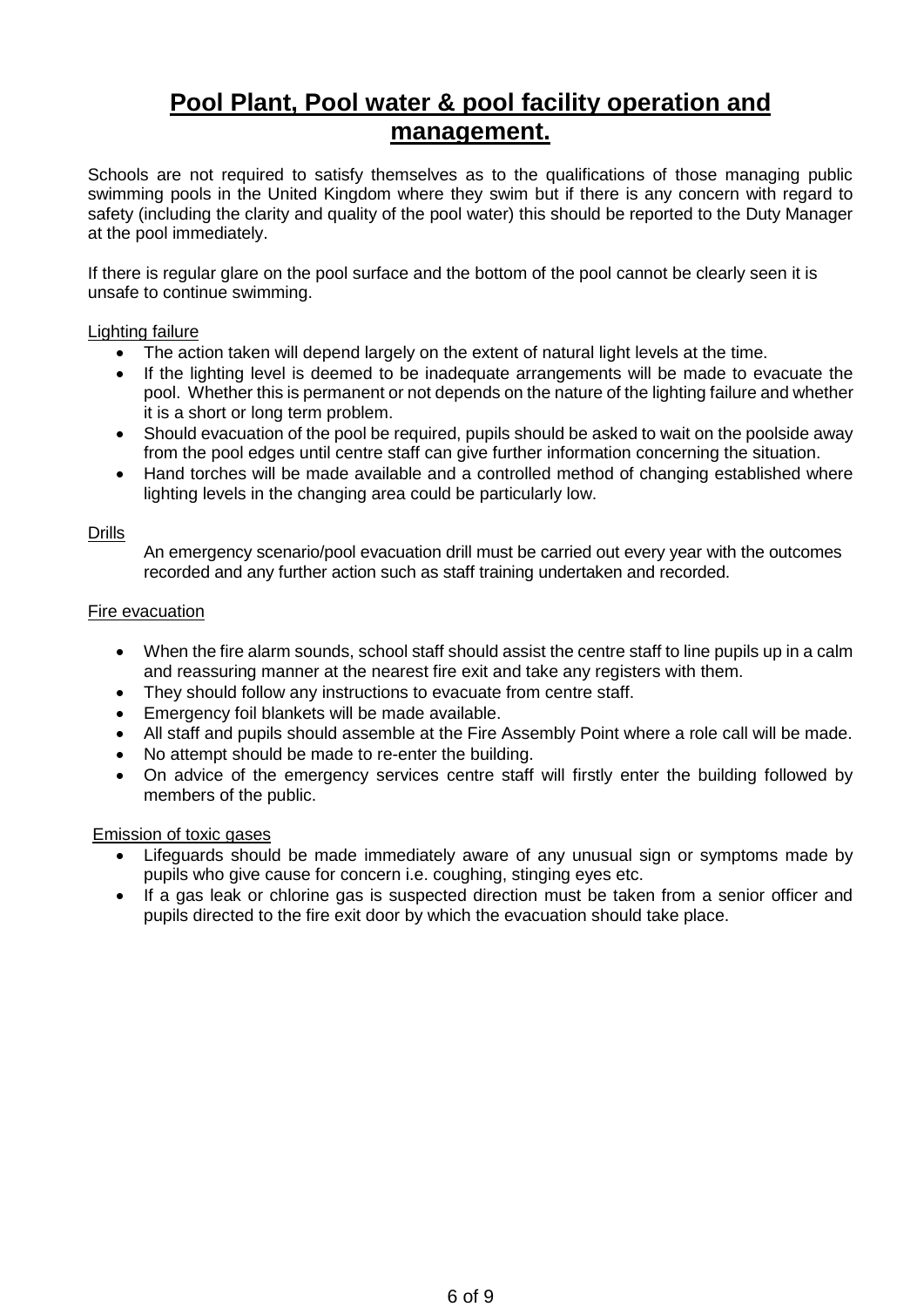# **RECORDS**

Records of incidents and accidents that occur in the swimming pool or pool area should also be maintained and should be available for inspection. An annual review of these will assist with the review of the hazards / risks associated with the school swimming activity.

Records should be kept of all equipment checks by the pool, it is sufficient to have indicated in the Hire Agreement that these checks are undertaken and the leisure centre can provide evidence if required as part of an inspection.

Pool toys and float aids should be individually identifiable and regularly inspected, it is sufficient to have indicated in the Hire Agreement that these checks are undertaken and the leisure centre can provide evidence if required as part of an inspection. School staff however, has a duty of care to undertake visual checks at the beginning of each swim session and report any defective / damaged equipment immediately to the Duty Manager of the pool and request an alternative.

Pool activities, sessional registers and supervision should be regularly monitored and reviewed to monitor health and safety performance, to check that the pool and swimming activity risk assessment is suitable and sufficient and inspection / monitoring records kept.

#### A Swimming Sessional Register

This is a record to be kept by the school to support their portfolio of swimming evidence. We do not have to provide the leisure centre with a copy of this however the leisure centre can request to see this at any time. A swimming sessional register must be drawn up to establish roles and responsibilities including the swim session lead, lifeguards, first aiders, teachers, 1:1 supervisors if applicable and changing room supervision. Consideration should be given to ensure that there is appropriate and suitably trained, inducted etc. staffing provision for back up support.

#### SLT Monitoring

A member of the SLT or the schools swimming co-ordinator must oversee one lesson every half term and complete a pool monitoring checklist.

## **Swimming Ratios**

12:1 Non swimmers/ Beginners *-* Young children, normally of primary school age who are either completely new to swimming or can only swim across the pool with the use of a floatation aid. It would be advisory to have assistance in the water with the beginner groups and in some cases the leisure centre's co-ordinator may insist on this.

There should be a **maximum of 12 pupils** in one swimming group. Additional support in water does not permit ratios to be increased. Please be aware that a disregard of the set ratios is a breach in health & safety and should an incident ever arise all involved will be held accountable.

1:1 support with any SEN children, risk assessed and decided whether the staff member should be in the pool.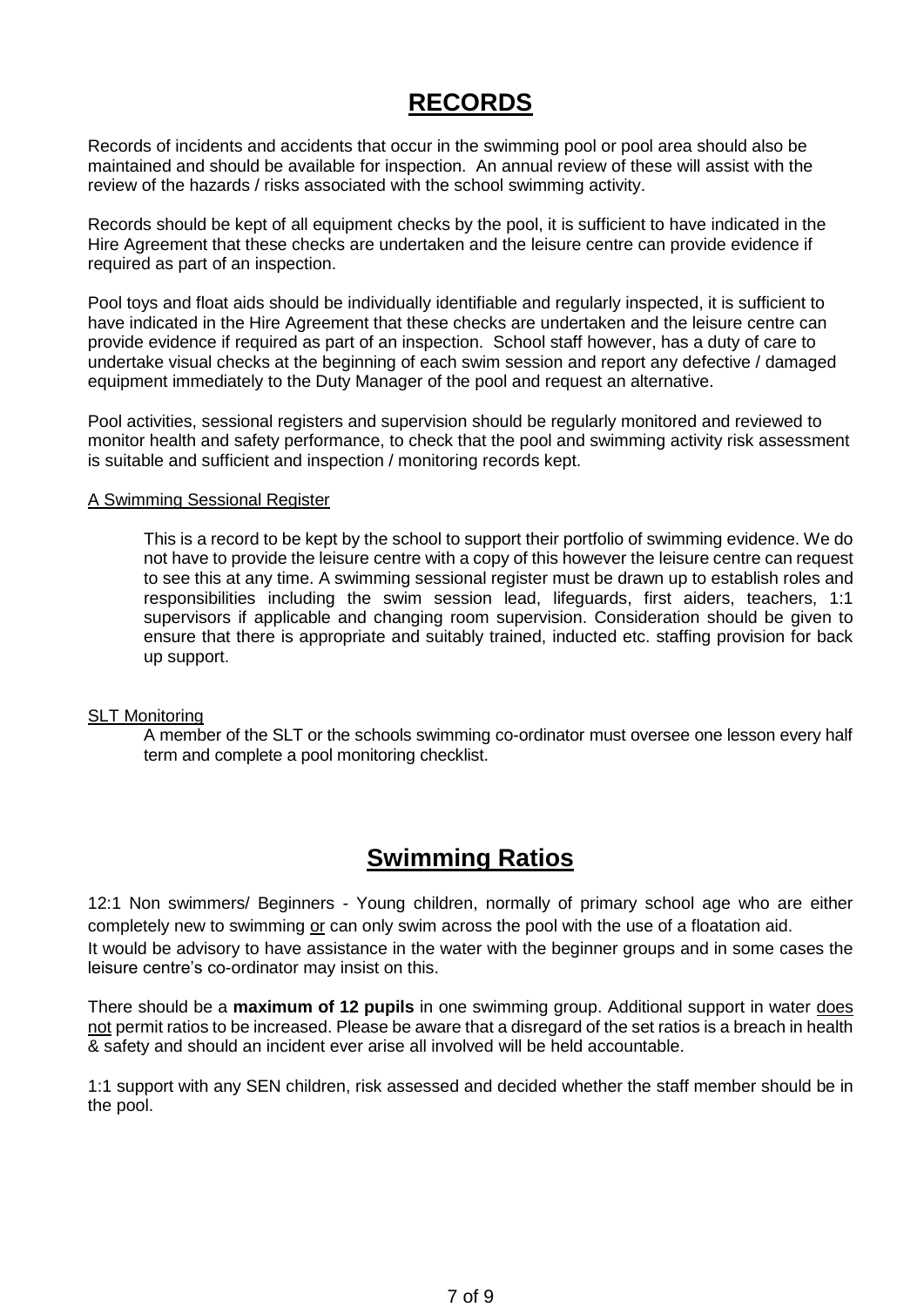# **Clothing**

Staff working in the pool area should change into suitable footwear to be able to move easily around the poolside. They should wear clothes suitable to the humidity and temperatures of the pool and appropriate to the possibility of having to go into the pool to rescue a child.

All children must wear appropriate swimwear. For girls this would be a swimming costume, not a bikini, and boys either swimming trunks or fitted swimming shorts that are above the knee and do not inhibit movement. Jewellery should be removed unless consent has been provided concerning the wearing of jewellery for cultural and religious reasons. The school will then need to verbally notify the pool staff that this has been achieved.

When pupils need to cover their arms, torso and legs for cultural/religious reasons they should wear either a swimsuit that is especially made for such purposes or a swimming costume supplemented by tight fitting full body clothing such as lycra leggings and a long sleeved leotard or tight fitting long sleeved top. Lycra is advised as it does not absorb water the same as other materials which can then become heavy and difficult to swim in. It is also less likely to become transparent when wet.

Rushey mead primary school does not allow children to wear googles.

#### Viruses, open wounds and infections

- Pupils who have suffered from diarrhoea within the 48 hours are advised not to swim for a period of two weeks after the last loose bowel movement.
- Pupils with chicken pox should avoid swimming for 7 days after the rash has appeared.
- Pupils with open wounds are not permitted to swim.
- Pupils with eye or ear infections should seek advice from their doctor with regards to swimming.
- Pupils with grommets fitted in their ears may swim with fitted ear bands or ear plugs and must avoid jumping in and swimming underwater.

#### Warts and Verrucae

 Verruca socks **must** be worn. Normal cotton socks are not permitted as they are porous. The foot must be covered with a waterproof sock, (a verruca sock,) to avoid the spreading of infection.

# **POOL RULES**

The pool rules should be explained to all pupils before their first swimming lesson. Pupils should be reminded at the start of each term, ideally when the emergency procedures are tested and checked with pupils. As a minimum pool rules will include:

- Never go onto the poolside until a member of staff is present
- No glass or breakable items allowed in the pool area
- No food and drinks (including chewing gum) allowed in the pool area
- No jewellery or other adornments to be worn in the pool
- No running on the pool side
- No acrobatics, diving or jumping into the pool except under instruction
- Enter and exit the water by the steps only
- No entry until instructed to do so by a supervising adult
- No holding other under the water or deliberately splashing them
- No pushing or ducking other swimmers
- No shouting or whistling